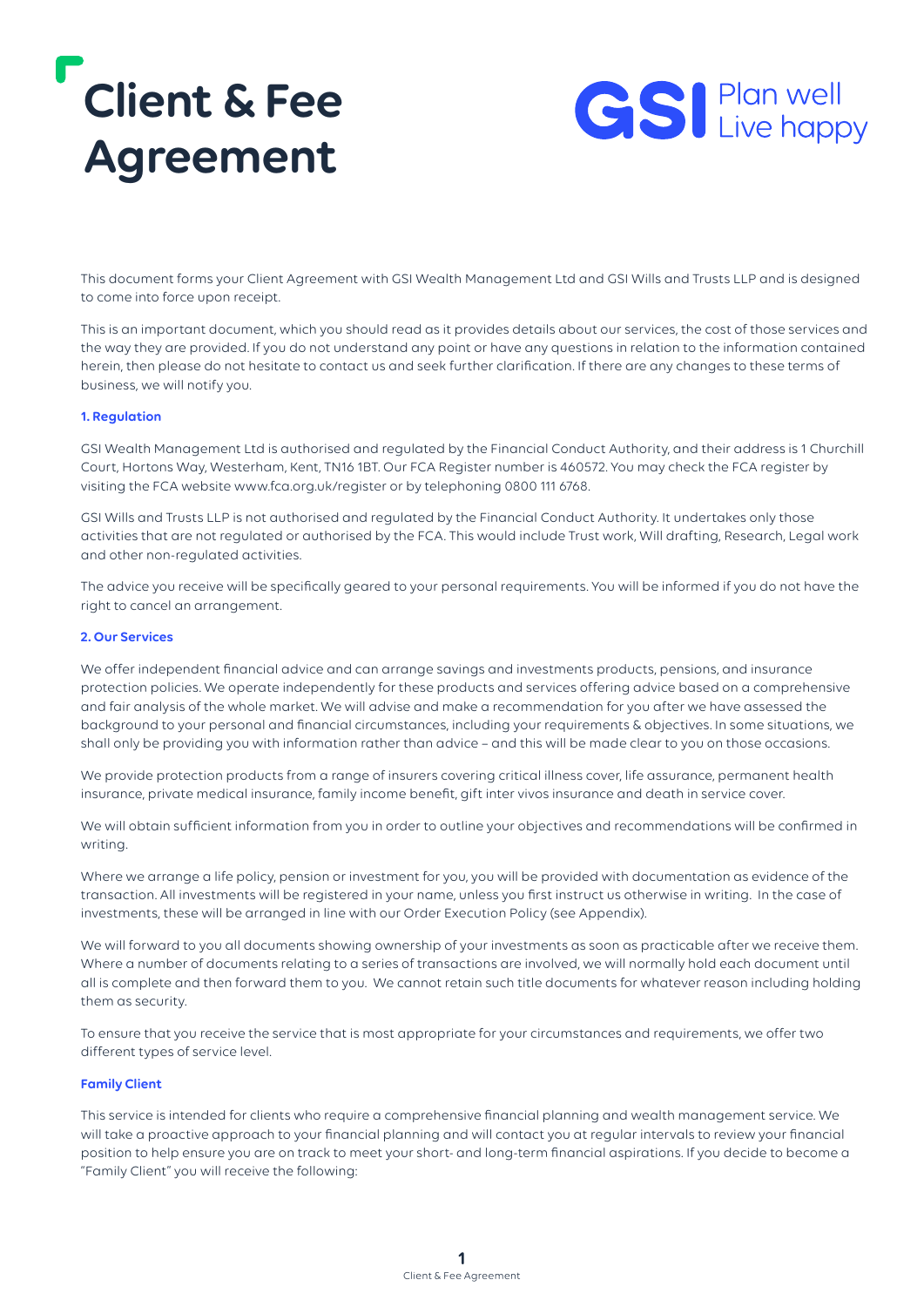- Ongoing monitoring of your investments
- A copy of The GSI Investment Compass A quarterly review of your portfolio to your email address
- Recommendations to change or amend your asset allocation as the need arises
- Recommendations to change or amend your selected investment funds as the need arises
- Free reviews of investments not held with GSI
- An invitation to your annual suitability review
- Meetings with an adviser at your request at no additional cost
- The monthly GSI Journal straight to your email address
- All correspondence replied to within 48 hours of receipt
- All emails replied to within 24 hours of receipt
- Review of your Wills associated Trusts, as requested
- Review of your Lasting Powers of Attorney, as requested
- Your children are included for services as a "Family Client"

### **'Advice Only' Customer**

This service is intended for clients who require an ad-hoc service. You will receive no ongoing advice or service. Any further service will be charged at the fee level in place at that time. As clients receive priority, we cannot guarantee further levels of service or adviser availability. You will be included on the monthly GSI Journal mailing list.

#### **3. The Cost of our Services**

You will pay for our services based on an adviser charge or fee. We will discuss your payment options with you and answer any questions you may have. The following is provided to give additional clarity to our fees and where the charges will be incurred.

# **The Discovery Process**

A fixed fee of £247 is payable for the Discovery Process. Current HMRC guidance is that we do not have to charge VAT when we act on your behalf to arrange a Retail Investment Product. However, if your meeting relates only to non-investment issues, VAT will become payable. If you decide not to proceed with any investment advice relating to a Retail Investment product, the Discovery Process will become subject to VAT. Our Money Back Guarantee means that if you are not 100% satisfied with the "Discovery Process", your fee will be refunded at your request.

#### **The Family Protection Plan**

Following 'The Discovery Process' we will either compile a 'Pension Performance Audit', an 'Investment Performance Audit' or a 'Family Protection Plan' with recommendations to cover those areas that you request, as well as any additional areas that we think may be appropriate to your circumstances.

A fixed fee will be charged for developing and drafting your plan. You will have 7 days to change your mind and cancel development of your plan once you have signed and dated this agreement. The Family Protection Plan is provided by GSI Wealth Management Ltd if it relates to regulated products regulated by the Financial Conduct Authority. Where recommendations are not regulated by the Financial Conduct Authority, the Family Protection Plan may be completed by GSI Wills and Trusts LLP.

As noted above, current HMRC guidance is that we do not have to charge VAT when we act on your behalf to arrange any Retail Investment product. However, if your meeting relates only to non-investment issues, VAT will become payable.

**Ongoing Service** – If you decide to become a "Family Client" and are accepted by GSI Wealth Management Ltd, you will be charged an ongoing fee as noted in either your Plan or subsequent letters.

**Payment Basis** – Implementation fees will be notified to you in the Fee Schedule of your Plan and any subsequent letters. Fees are payable upon receipt of our invoice. The date of receipt is deemed to be three days following posting. VAT will be added where there is no exemption. Once payment has been made, no refund will be made should you suspend or cease implementation.

We reserve the right to apply fees should we be required to provide information to third parties, such as solicitors, accountants or banks. Fees may be payable in connection with any additional work required to assist the executors to obtain probate. This can include providing valuations of investments, dealing with death claims for life assurance plans or pension plans, and other such plans. Where fees become chargeable this will be calculated at a rate pf £247 plus VAT per hour or part thereof.

It is possible that other costs including taxes related to transactions in connection with the products we recommend, and which are not imposed by us, may arise.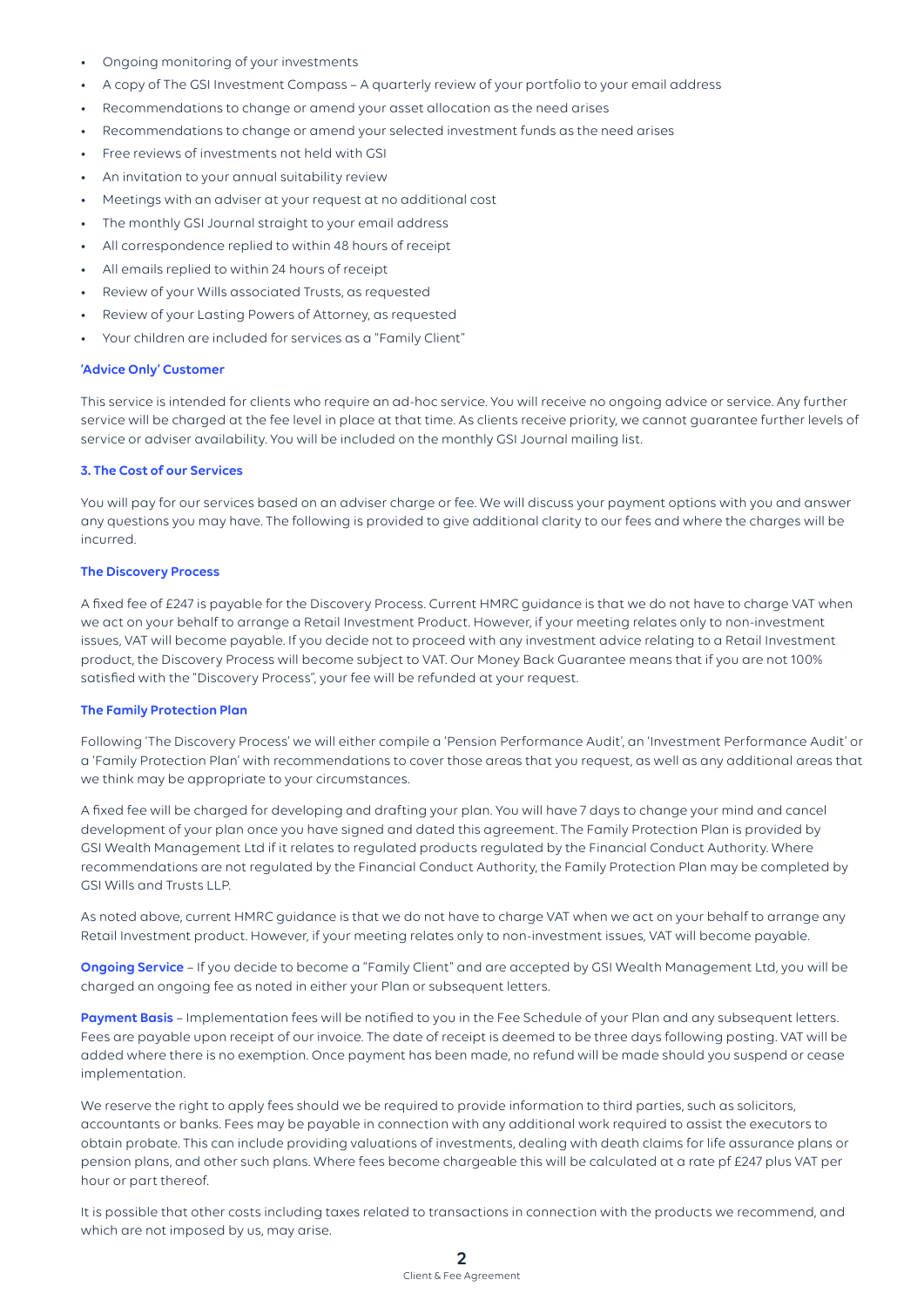**Investment and Ongoing Fees** - The amount of fees we charge depends on the work we undertake on your behalf and the level of investment you make. There will be no explicit charge for investment switching.

A tiered fee structure is charged. 2% of the sum of money invested up to £250,000; 1% charged for the next tier £250,001 - £500,000; 0% charged thereafter. This caps the initial fee at £7,500. The ongoing adviser fee will be 1% per annum which will be deducted from the WRAP account.

For a 'Final Salary Scheme Transfer', also known as 'Defined Benefit Schemes', a flat fee of £970 plus VAT and a variable fee of 3% is payable upfront and non-refundable.

**Plan Implementation** – You will be advised of the exact cost of your recommended scope of services in the report you will be provided.

An example of our fee structure is set here:

|                | <b>Initial Charge</b><br>$(\%)$ | <b>Initial Charge</b><br>(Cash) | <b>Annual Charge</b><br>$(\%)$ | <b>Annual Charge</b><br>(Cash) | <b>Total</b><br>(Cash) |
|----------------|---------------------------------|---------------------------------|--------------------------------|--------------------------------|------------------------|
|                |                                 |                                 |                                |                                |                        |
| £100,000 invst | 2%                              | £2,000.00                       | 1%                             | £1,000.00                      | £3,000.00              |
| <b>Total</b>   |                                 | £2,000.00                       |                                | £1,000.00                      | £3,000.00              |
|                |                                 |                                 |                                |                                |                        |
| £300,000 invst |                                 |                                 |                                |                                |                        |
| £0 - £250k     | 2%                              | £5,000.00                       | 1%                             | £2,500.00                      | £7,500.00              |
| £250k - 500k   | 1%                              | £500.00                         | 1%                             | £500.00                        | £1,000.00              |
| <b>Total</b>   |                                 | £5,500.00                       |                                | £3,000.00                      | £8,500.00              |
|                |                                 |                                 |                                |                                |                        |

| £650,000 invst |    |           |    |           |            |
|----------------|----|-----------|----|-----------|------------|
| $E0 - E250k$   | 2% | £5,000.00 | 1% | £2,500.00 | £7,500.00  |
| £250k - 500k   | 1% | £2,500.00 | 1% | £2,500.00 | £5,000.00  |
| £500k+         | 0% | £0.00     | 1% | £1,000.00 | £1,000.00  |
|                |    | £7,500.00 |    | £6,000.00 | £13,500.00 |

**Commission** - For the implementation of some non-investment contracts, such as term assurance, critical illness, private medical insurance, and income protection, GSI Wealth Management Ltd may receive a commission from the product provider. The commission will be disclosed to you in writing. With prior agreement, any commission received maybe used to pay any fees in full or in part.

You will be required to indemnify GSI Wealth Management Ltd for any reclaimed commission due to a lapse in the contract policy or policies.

# **4. Investment Fund Changes**

From time to time an email will be sent to you recommending changes to the funds held within your investment portfolio. You agree to read and review the recommendations that are relevant.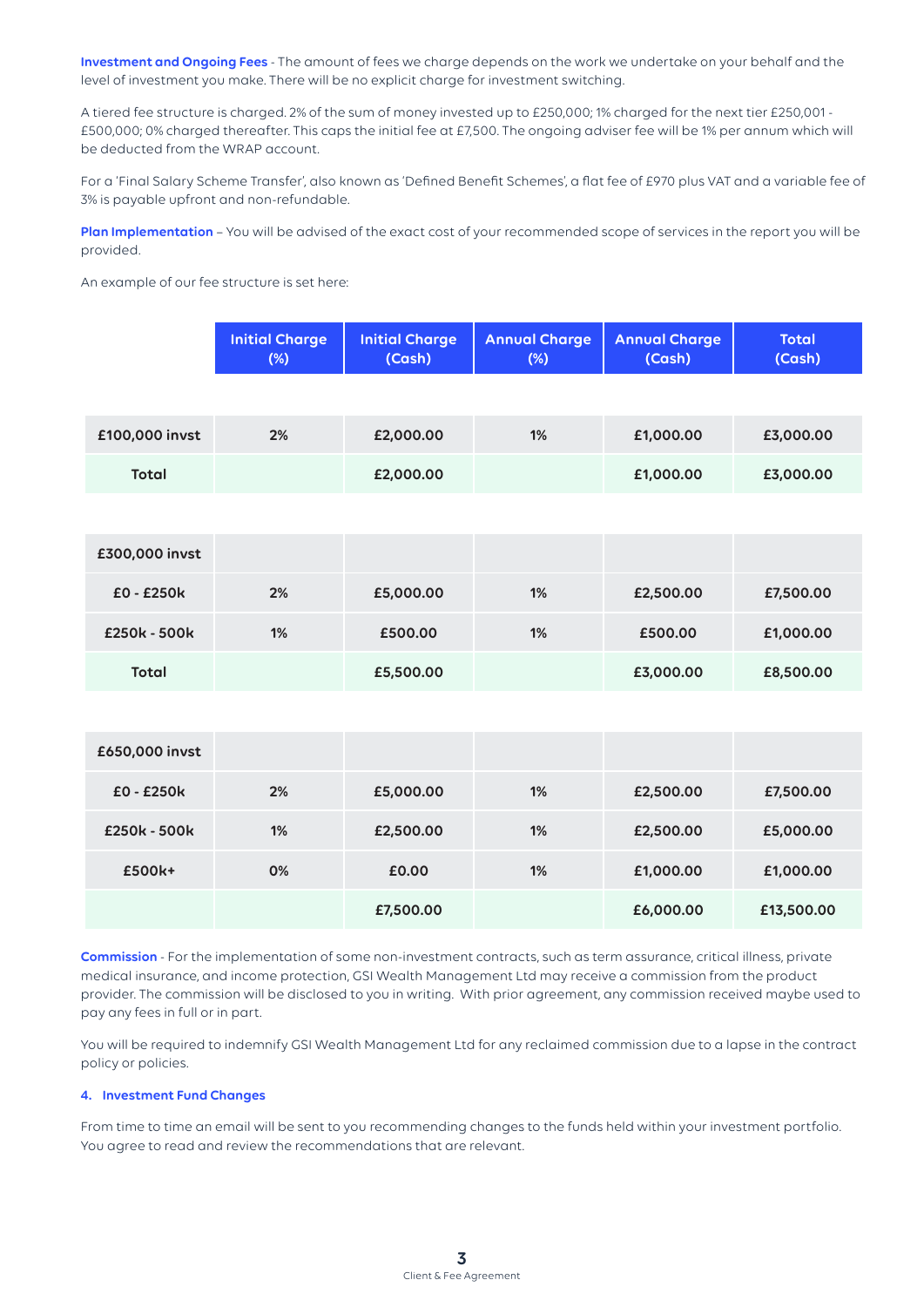# **1. Client Relations**

GSI Wealth Management Ltd is bound by the rules of the Financial Conduct Authority and Professional Indemnity Insurance that is maintained for the protection of clients. When you have instructed us to arrange a specific contract or contracts, no further advice will be given unless requested by you. We will, however, be pleased to advise you at any time should you require further assistance.

#### **2. Client Categorisation**

In providing investment services to you we will categorise you as a Retail Client and provide our services on this basis, as it offers the highest level of regulatory protection to you. Should you wish, and following our discussion and agreement, you may request to be reclassified as an elective professional client. This means that you will lose certain protections under the Financial Services and Markets Act 2000 enforced by the Financial Conduct Authority. In addition, we will not have to adhere to all of the rules as set out by the Regulator in respect of financial promotions and we will not have to ensure that you understand all the risks associated with the transactions and services we provide.

#### **3. Advice and Instruction**

Any advice given to you by us shall be in writing, (or if given verbally, will be recorded in writing in your client file). We prefer our clients to give us instructions in writing, to aid clarification and avoid future misunderstandings. Therefore, any verbal instruction you make should be confirmed in writing thereafter.

We may, at our discretion, refuse to accept instructions, although such discretion shall not be exercised unreasonably.

The cost of services provided by GSI Wealth Management Ltd and GSI Wills and Trusts LLP will be notified to you in advance of any work being undertaken for your prior approval. Whether you buy a product from us or not, you will pay us an adviser charge for our advice and services. This will become payable on completion of our work for GSI Wealth Management Ltd and prior to any work being processed for GSI Wills and Trusts.

You can pay the adviser charge either directly or through a single or regular deduction from a product that we recommend. We will discuss your payment options with you and answer any questions you have. We will not charge you until we have agreed with you how we are to be paid. VAT will be added where there is no exemption.

For the services of GSI Wills and Trusts Ltd once payment has been made, no refund will be made should you suspend or cease implementation.

#### **1. Contact**

In addition to making calls at your express invitation, we may also call on you at intervals to review your financial planning requirements. We will always communicate with you in plain English. We like to keep our customers and clients informed of products and services we offer which may be of interest to them, therefore, from time to time we may forward marketing material to you. We undertake that we will never contact you at unsociable hours.

#### **1. Cancellation Rights**

We will inform you of your statutory right to cancel. The Distance Marketing Directive normally grants you 30 days in which you may cancel a life or pension contract whereas the cancellation period for an investment is normally 14 days. For investments, the cancellation period will typically start when funds are invested and for insurance policies this will normally begin when you are informed that the contract has been concluded or, if later, when you have received the contractual terms and conditions. Instructions for exercising the right to cancel, if applicable, will be contained in the relevant product information issued to you. There will be occasions where no statutory rights are granted. Should this situation arise we will notify you of the facts before any contract is concluded.

Please note that if you cancel a single premium contract or investment, you may incur a loss due to market movements. This means that, in certain circumstances, you might not get back the full amount you invested if you exercise your right to cancel.

If the cancellation rights arise from the transfer of Rights accrued under Defined Benefit Pension Scheme, although the new arrangement may offer a cancellation period, but the ceding Defined Benefit Scheme is not obligated to accept the rerun of the transferred funds or to reinstate the membership rights which were subject to the transfer request.

# **2.Anti-Money Laundering**

We are required by the anti-money laundering regulations (Proceeds of Crime Act 2002 and the Money Laundering Regulations 2017) to verify the identity of our clients, to obtain information as to the purpose and nature of the business, which we conduct on their behalf, and to ensure that the information we hold is up to date.

For this purpose, we may use electronic identity verification systems and we may conduct these checks from time to time throughout our relationship, not just at the beginning. We also reserve the right to approach third parties and to delay any applications until adequate verification of identity has been obtained.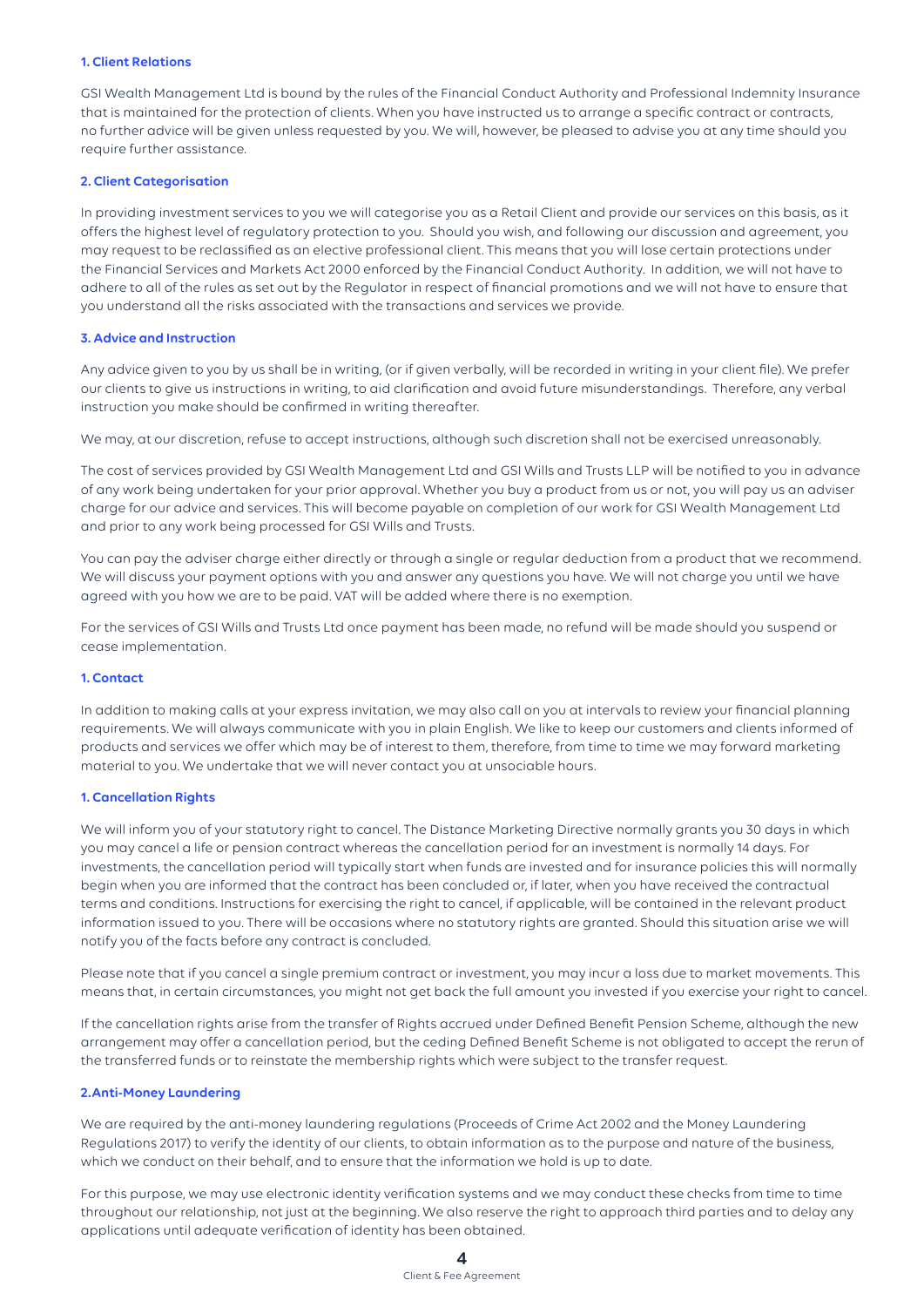#### **1. Data Protection and Marketing Permissions**

Please refer to our separate Privacy Notice which explains how we manage and protect your personal data and confirms your Marketing preferences and permissions.

We keep records of all business transactions for at least five years. You have the right to inspect copies of any papers or computer records relating to your transactions. We do, however, reserve the right not to provide you with copies of records, if information relating to other parties would be disclosed.

In addition to making calls at your express invitation, we may contact you at intervals to review your investment requirements. This may involve writing or telephoning you to outline possible changes in legislation or to advise you on services or investments that might be of particular interest.

#### **1. Client Money**

We do not handle Clients' money. We never accept a cheque made out to either company unless it is a cheque in settlement of our charges or disbursements for which we have sent you an invoice.

#### **1.Personal Interests**

GSI Wealth Management Ltd offers independent financial advice, but occasions can arise where we, or one of our other partners will have some form of interest in business that we are transacting for you.

Please refer to our separate Conflict of Interests Policy which explains how we manage and protect you and our employees, other clients, stakeholders, suppliers, third party partners and GSI Wealth Management Ltd.

#### **2. Complaints**

It is our intention to always provide the highest quality level of advice and service. However, if you become dissatisfied with our provision of, or the failure of us to provide a financial service and want to register a complaint, please write to us at the address given at the beginning of this document or telephone us on 01959 561500.

If we are unable to settle your complaint to your satisfaction, you may be entitled to refer it to the Financial Ombudsman Service. Further information about the FOS is available from their website www.financial-ombudsman.org.uk or by contacting them on 0800 023 4567.

#### **3. Financial Services Compensation Scheme**

We are covered by the FSCS. You may be entitled to compensation from the scheme if we cannot meet our obligations. This depends on the type of business and the circumstances of the claim.

Most types of investment business are covered by 100% of the first £85,000, so the maximum compensation is £85,000. The advising and arranging of insurance is covered for 90% of the whole claim with no upper limit, this includes long-term insurance (for example pensions and life assurance). Further information about compensation scheme arrangements is available from the FSCS. www.fscs.org.uk

#### **4. Compulsory insurance**

For compulsory classes of insurance, insurance advising and arranging is covered for 100% of the claim, without any upper limit.

#### **5. Amendments**

It may on occasion be necessary to amend our Client Agreement with you. Unless we obtain your consent, we will give you at least fourteen days' notice of our intention to do so, before conducting investment business with or for you, unless it is impractical in the circumstances to do so.

#### **6. Termination**

You, or we, may terminate our authority to act on your behalf at any time without penalty. Notice of this termination must be given in writing and It will be deemed to be received two business days after being posted. Any business currently underway will be completed unless we received your instructions to the contrary. Any fees due to us from you, at the date of termination, will be due within four weeks of the termination date. New instructions could be executed following the completion of a new Client Agreement.

#### **7. Legal**

It is your responsibility to provide complete and accurate information to us and insurers when you affect your policy, throughout the life of your policy, and when you renew your insurance. It is important that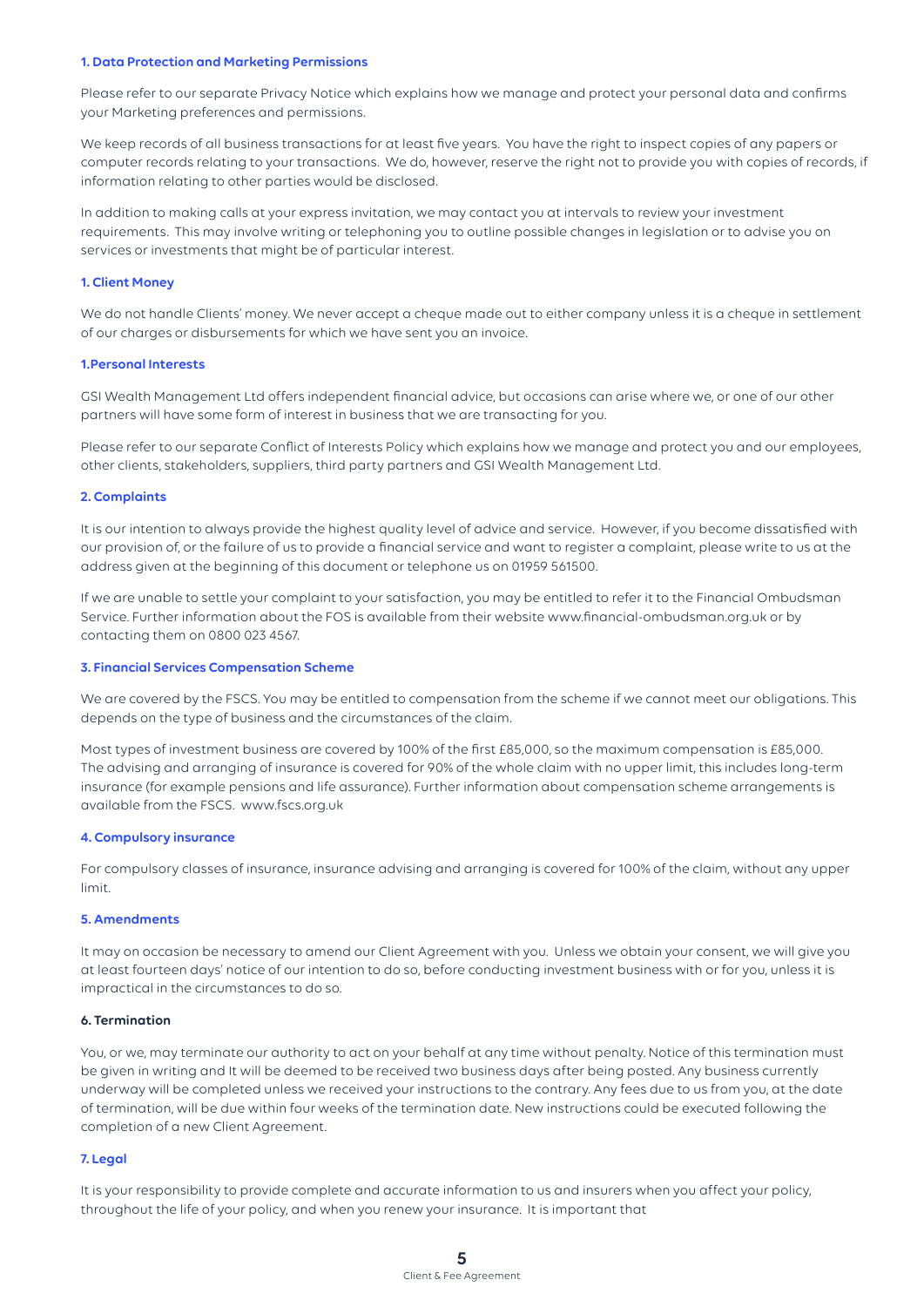you ensure that all statements you make on proposal forms, claim forms and other documents are full and accurate. We cannot be held responsible for incorrect data held in the event of non-disclosure.

If you fail to disclose any material information to us or your insurers, this could invalidate your insurance cover and could mean that part or all of a claim may not be paid.

This Client Agreement excludes any rights which may be conferred upon third parties by the Contracts (Third Party Rights) Act 1999 and is governed by and shall be construed in accordance with English Law and the parties shall submit to the exclusive jurisdiction of the English Courts.

# **1. Force Majeure**

GSI Wealth Management Ltd and GSI Wills and Trusts LLP shall not be in breach of this agreement and shall not incur any liability to you if there is any failure to perform its duties due to any circumstances reasonably beyond its control.

### **2. Declaration**

I/We acknowledge receipt of a copy of the Client Agreement and Fee Agreement and confirm that its content has been explained to me/us. I/We accept that the Client Agreement will become effective from the date I/We sign this document. I/ We consent to the processing and storage of personal information and to the issue of marketing material.

One signed copy to be retained by the Client/Customer(s). One signed copy to be retained by GSI Wealth Management Ltd.

Please sign to confirm receipt of this document and to confirm your relationship requirements:

# **Sign to confirm**

# **Family Client:**

| <b>Client 1</b> | <b>Client 2</b> |
|-----------------|-----------------|
| Signed:         | Signed:         |
| Print:          | Print:          |
| Date:           | Date:           |

# **Advice Only Client:**

| <b>Client 1</b> | <b>Client 2</b> |
|-----------------|-----------------|
| Signed:         | Signed:         |
| Print:          | Print:          |
| Date:           | Date:           |

# **GSI Wealth Management Adviser:**

| $\widehat{\phantom{a}}$<br><b>Sidued</b><br>- U -<br>. | . | ۱٬۱۱<br>Ducc. |
|--------------------------------------------------------|---|---------------|
|                                                        |   |               |